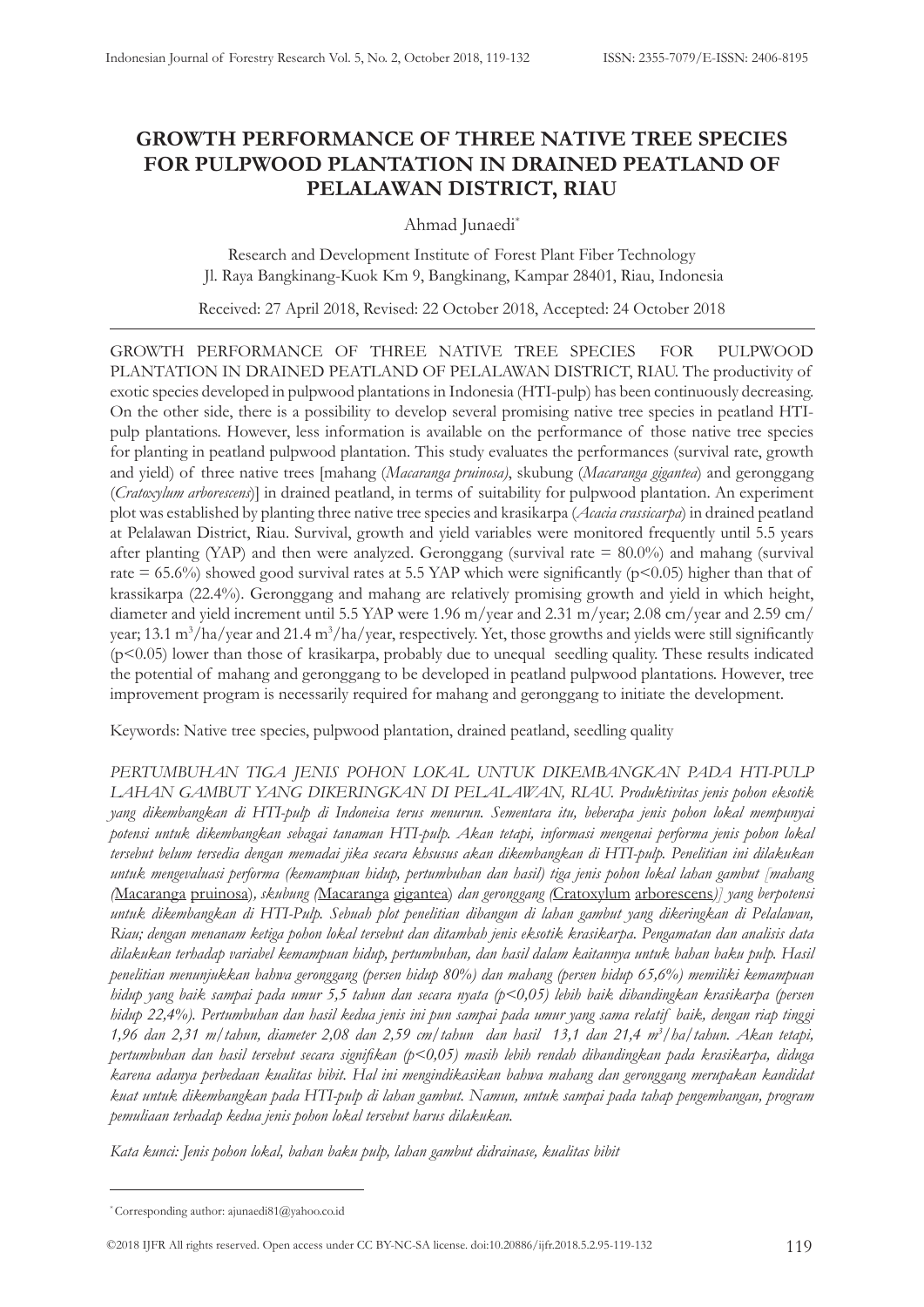### **I. INTRODUCTION**

Indonesia has large areas of industrial plantation forests (HTI) which have been dominated by pulpwood plantations (HTIpulp). Until 2015, the total area of HTI was around 2.1 million ha and about 1.8 million ha (88%) was HTI-pulp (Ministry of Environment and Forestry, 2016). This HTI-pulp is the main supplier of the wood to pulp and paper industries, whereas Indonesia is one of the largest producer of pulp and paper in the world. The Ministry of Industry (2016) reported that the production of pulp and paper in Indonesia until 2013 was 4.55 million ton (number  $9<sup>th</sup>$  in the world) and 7.98 million ton (number  $6<sup>th</sup>$  of the world), respectively.

The Government of Indonesia has made various efforts to increase the production of pulp and paper. However, these efforts have been facing the declining trend in the productivity of HTI-pulp including ones that were established in peatland of Riau. It gets serious concern because Riau is one province in Indonesia with the largest area of HTI-pulp, i.e. approximately 800 thousand ha and over 50% of it is in peatland (Ministry of Environment and Forestry, 2016).

Krasikarpa (*Acacia crassicarpa*), one of an exotic tree, is the only species of acacia that grows well in peatland it had been developed in the peatland HTI-pulp over the years. However, the performance of this exotic species in HTIpulp shows a declining trend as plant rotation is progressing. The survival rate and yield of krasikarpa in the second and upward rotations were relatively low i.e. below 30% and 140 m<sup>3</sup>/ ha at 5 years (Nurcan, Refdanil, Sribudiani, & Sudarmalik, 2014; Suhartati, Rahmayanto, & Daeng, 2014).

Diseases were suggested as one of the main causal factor in the declining performance of krasikarpa. The root disease by *Ganoderma* spp. and wilting caused by *Ceratocystis* spp. were suspected as the main diseases in krasikarpa (Rimbawanto, 2014; Tarigan, Roux, Wyk, Tjahjono & Wingfield, 2011). The efforts to

overcome this decline in productivity of the exotic species showed no promising results; therefore it is required to explore other tree species to be developed in peatland HTI-pulp. Then, it is reasonable peatland to explore native tree species. These native trees must be already well adapted with the peatland conditions and surely could grow, The exotic species in several cases were even better than exotic species (Bare & Ashton, 2015; Farias et al., 2016; Nath, Schroth, & Burslem, 2016; Onefeli & Adesoye, 2014).

Yet, other studies showed opposite results and it was noted that tree performance of native species is than that of exotic species (Kawaletz et al., 2013; May, 2016; Junaedi, 2018). Nevertheless, there is little information on survival rate and growth of native tree species in regard to specific purpose for pulpwood plantation. Most studies on native tree species growth performance in peatland had focused on broader purposes, such as for reforestation, restoration or rehabilitation (Astiani, Burhanuddin, Curran, Mujiman, & Salim, 2017; Banjarbaru Research Institute, & Graham, 2014; Lampela, Jauhiainen, Sarkkola, & Vasander, 2017; Rotinsulu, Indrayanti, & Sampang, 2016; Tata & Pradjadinata, 2016). Therefore, it is necessary to study the survival rate and growth characteristics of some native species of peatland that will be promoted for pulpwood plantation.

This paper evaluates the performance (survival rate, growth and yield) of three native tree species namely mahang (*Macaranga pruinosa*), skubung (*Macaranga gigantea*) and geronggang (*Cratoxylum arborescens*), which will be promoted for pulpwood plantation in peatland. All of the three species have been naturally found in peat forest and also peatland around Riau area (Blackham, Webb, & Corlett, 2014; Lim, Lim, & Yule, 2014; Nurulita, Adetutu, Gunawan, Zul, & Ball, 2016; Suhartati, Rahmayanti, Junaedi, & Nurrohman, 2012). Those tree species were selected as they are pioneer species which are fast growing; and moreover, its fiber is good in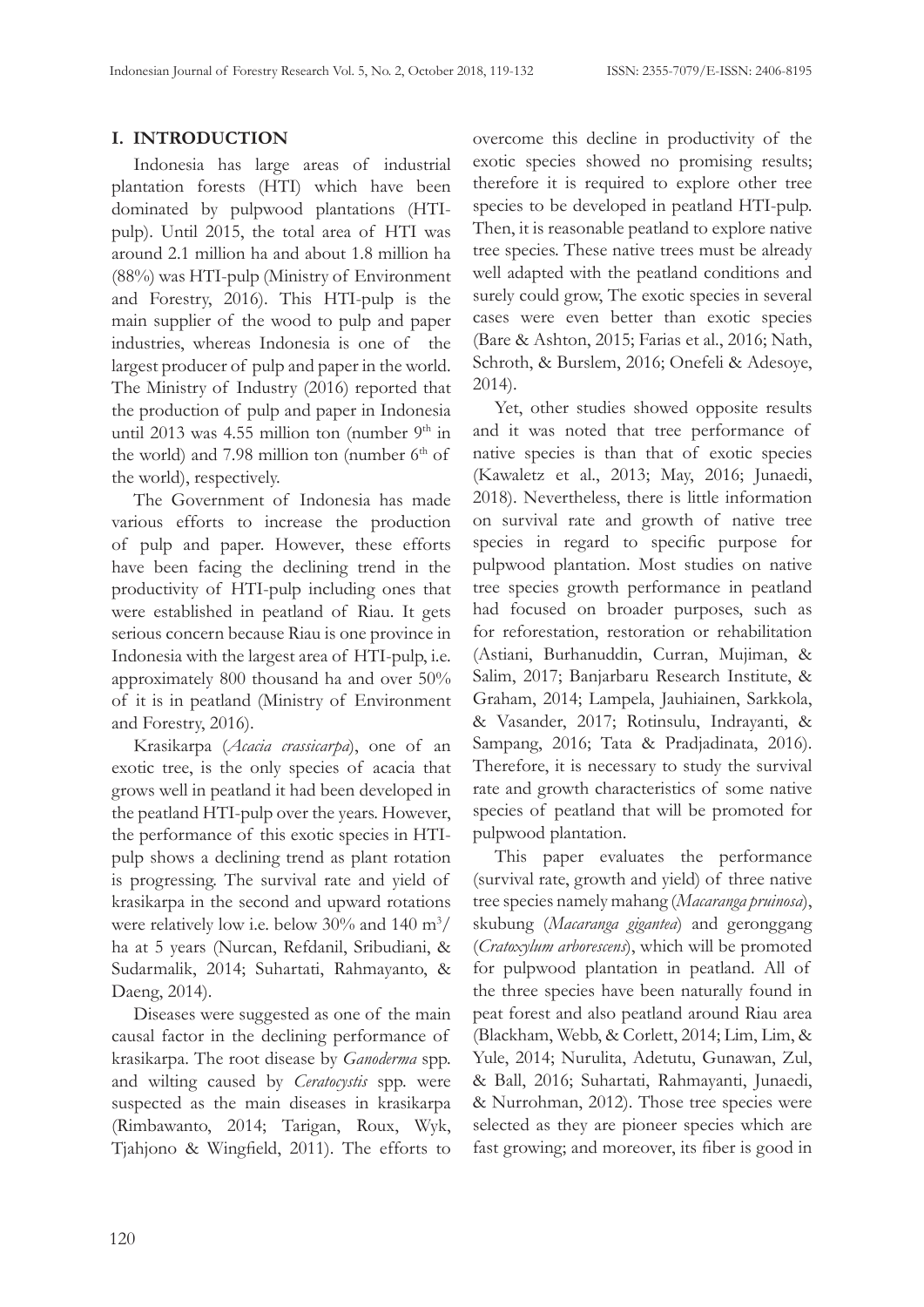relatively quality as pulp raw material (Aprianis, 2016). Krasikarpa as the exotic species has been included in the study for comparation.

## **II. MATERIAL AND METHOD**

### **A. Site Description**

The study was conducted in the Community Forest Lubuk Ogong Village, Pelalawan District, Riau Province (101°41'06"-101°41'10" E,  $0^{\circ}19'42'' - 0^{\circ}19'48''$  N and 12 m asl), about 26 km from Pekanbaru, the capital of Riau Province. The soil type was is peat (histosol) with maturity dominated by fibric–hemic. Peatland in the location was drained to a water table level that was about 20–135 cm below surface depending on the season (rainy or dry) (Husnain et al., 2014). The climate was type A with a daily temperature range of 21°-32°C and annual precipitation of 2,500–3,000 mm (Husnain et al., 2017).

## **B. Plot Establishment**

Three native tree species of peatland were selected for the experiment: mahang (*Macaranga pruinosa*), skubung (*Macaranga gigantea*) and geronggang (*Cratoxylum arborescens*). One exotic species krasikarpa (*Acacia crassicarpa*) was also included in this study. Seedlings of the selected native tree species were obtained from wildlings because there was still lack of technique on generative propagation of these species. Mahang wildlings were obtained from secondary peat forest in Siak District, Riau. Geronggang wildlings were obtained from secondary peat forest in Bengkalis District, Riau. However, skubung wildlings were obtained from community land, especially around rubber plantation because they could not be gathered from the peat forest. In contrast, seedlings of krasikarpa originated from the tree improvement program of PT. RAPP nursery (Papua New Guinea Provenance). All planting materials (wildling and seedling) were prepared in 2010.

A randomized block design was used as experimental plot design in approximately 1

ha of area. There were 5 blocks as replications and each block was divided into 4 rectangular sub-blocks to provide 4 tree species: 3 native that were mahang, skubung, geronggang and one exotic that was krasikarpa. Following the randomized block design, the four selected species were then planted onto each designed sub-block. Each sub-block consist of 7 rows x 7 columns thus each sub-block has 49 trees of one selected species. Therefore there were 245 seedlings of each species or totally 980 seedlings for all selected species.

Land preparation was conducted with machinery, subsequently similar silviculture treatments that is commonly used in PT. Riau Andalan Pulp and Paper (RAPP) were applied to all tree species, except for weed control. These treatments were: plant spacing of 2 x 3 m; fertilizing during planting and consisting of rock phosphate/ $Ca_3(PO_4)_2CaF$ (250g/seedling), KCl (50 g/seedling), ertibor/  $\text{Na}_2\text{B}4\text{O}_7$   $5\text{H}_2\text{O}$  (10 g/seedling) and zincop/  $ZnSO_4.H_2O$  &  $CuSO_4.7H_2$  (10g/seedling); pruning was done six months after planting; monthly tree blanking until 1 year; while weed control (manual removal) was carried out three monthly until 2 years for native species and until 1 year for krasikarpa. Land preparation and subsequent plantation were conducted until the end of 2011 (October–November 2011).

## **C. Measurements**

Variables that express the survival rate and growth performance were measured in this study. The number of alive individuals (n), height (Ht), base diameter (Db), diameter at breast height (DBH) and crown diameter (Crw). The n, Ht, Db and DBH were measured six monthly during 1–3.5 years after planting and then annually until 5.5 years after planting. The Ht was measured using measuring stick, while Db, DBH and Crw were measured by measuring tape.

The value of form factor (*f*) is required to quantify the wood volume (yield) of each species. In order to obtain the *f* value, tree diameter at 10 cm height from the soil surface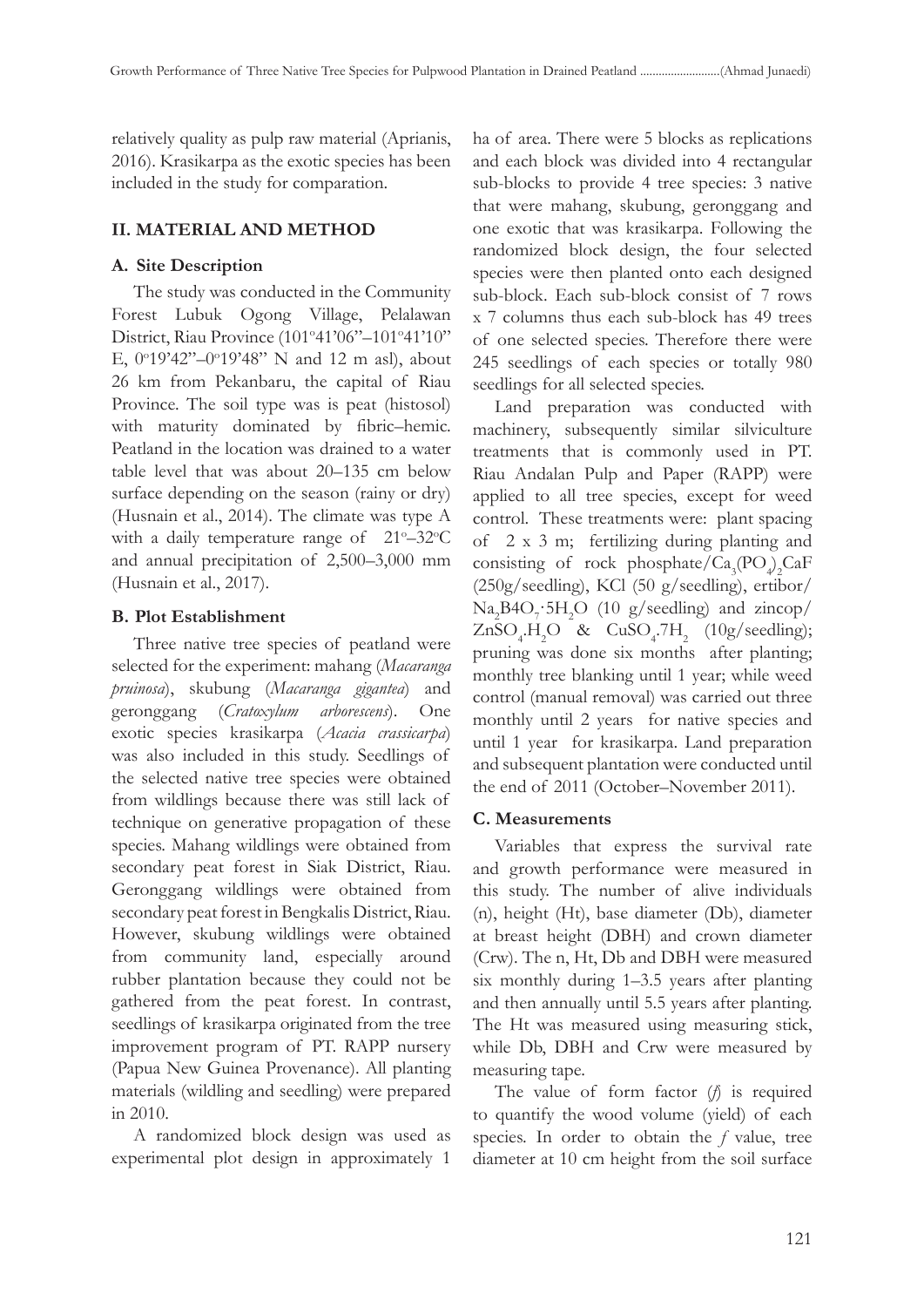up to the height where the diameter was 5 cm was measured in one meter intervals, in terms of pulpwood. This measurement was conducted on selected trees at 4.5 and 5.5 years after planting. The number of trees measured for each species at 4.5 years after planting were mahang (29 trees), skubung (29 trees), geronggang (29 trees) and krasikarpa (5 trees); while at 5.5 years after planting 3 trees for all native species and 1 tree for krasikarpa. These diameter sections data were used to quantify the actual yield (wood volume) for pulpwood for each species.

#### **D. Data Analysis**

The data on alive individual tree of each species were used to quantify the survival rate (Sv) of each species as a percentage of trees that were planted. Basal area and crown diameter were calculated based on Aisah, Yusop, Noguchi, and Rahman, (2012) as follows:

Basal area (m2 /ha) = *π* .(*DBH*/2)2 ...................(1) Crown area (m2 ) = *π*. (*Crw*/2)2 ..........................(2) where:  $\pi = 3.146$ ; *DBH* = diameter at breast height (m) and *Crw* = Crown diameter (m)

The yield or wood volume of each species for pulp raw material were calculated using the formula as mentioned by Masota, Malyango, Zahabu, Malimbwi & Eid, (2014):

Volume per tree  $(V*i*, m<sup>3</sup>/tree) = 0.25$ .

*π*.(*DBH*) 2 .*Ht*.*f* .....................................................(3) where:  $\pi$  = 3.146; Ht = Total Height (m), f = form factor for pulpwood  $(f = Va/Vs, Va =$ actual yield for pulpwood that was calculated using Smalian Method,  $V_s$  = cylinder volume

with surface area based on dbh and length based on *Ht*) Volume per ha  $(V, m^3/ha) = Vi$ .  $D_0$ . *Sv*. ......(4)

where:  $D_0$  = initial seedling density (n/ha) and  $S_v =$  Survival rate

One-way analyses of variance (ANOVA) were performed to test the difference among species in survival rate and growth. The Duncan test wasapplied to test those variables to determine the statistical difference of the mean of survival rate and growth. Prior these analyses data transformation was performed on several data that had not met ANOVA assumption (The normality and homogeneity of variance).

#### **III. RESULT AND DISCUSSION**

#### **A. Survival Rate and Growth**

The survival rate of tree species was significantly different (p<0.05). Overall, after 5.5 years planting, two native species (mahang and geronggang) showed noticeably high survival rates (Sv>60%) and were significantly ( $p$ <0.05) higher than the exotic tree (Sv of krasikarpa <30%). The survival rate of skubung was relatively similar (p >0.05) to that of krasikarpa (Figure 1).

The highest survival among native species until 5.5 YAP was presented by geronggang (Sv = 80.0 %), although it was not statistically different (p $> 0.05$ ) from mahang (Sv = 65.6 %). Geronggang also showed a conspicuously stable survival rate, while the survival of mahang and skubung sharply declined 4.5 YAP. Earlier mortality and higher decline of survival was revealed in krasikarpa compared to those of the native species. Krasikarpa exhibited Sv >80% at 2 YAP, but subsequently continued to reduce and by the 3rd YAP, the survival declined to 22.4 %.

Overall, significantly different growth (p<0.05) was observed within the tested species. The growth of the exotic species krasikarpa was significantly (p<0.05) better than those of the native species and this trend continued to increase with increasing stand age. In general, the best growth performance among the native species was for mahang despite it was not significantly (p>0.05) different from geronggang (Figure 2).

The growth rate of krasikarpa was decreasing during 1.5–5.5 YAP that was shown by the decreasing height and DBH increment as the age was increasing (Figure 3). In contrast, the growth rates of the native tree species were relatively more stable. However, the growth rate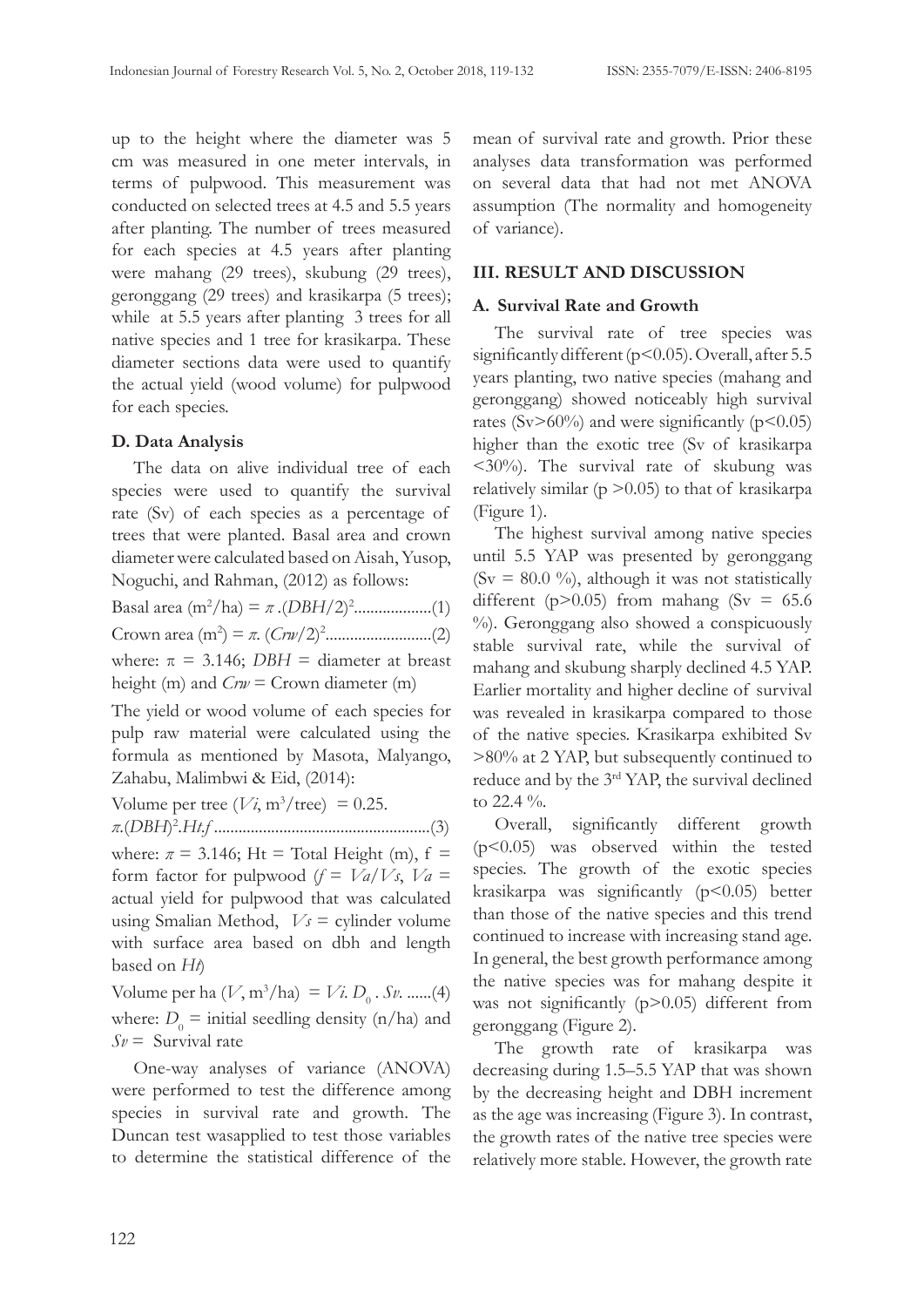

Figure 1. The survival rate of three native tree species and krasikarpa (exotic species) observed until 5.5 years after plantation (YAP) in drained peatland of Pelalawan, Riau (data = mean  $\pm$  Sd, n = 5)



Figure 2. The growth of three native tree species and krasikarpa (exotic species) observed until 5.5 YAP in drained peatland of Pelalawan, Riau (data = mean  $\pm$  Sd, n = 5)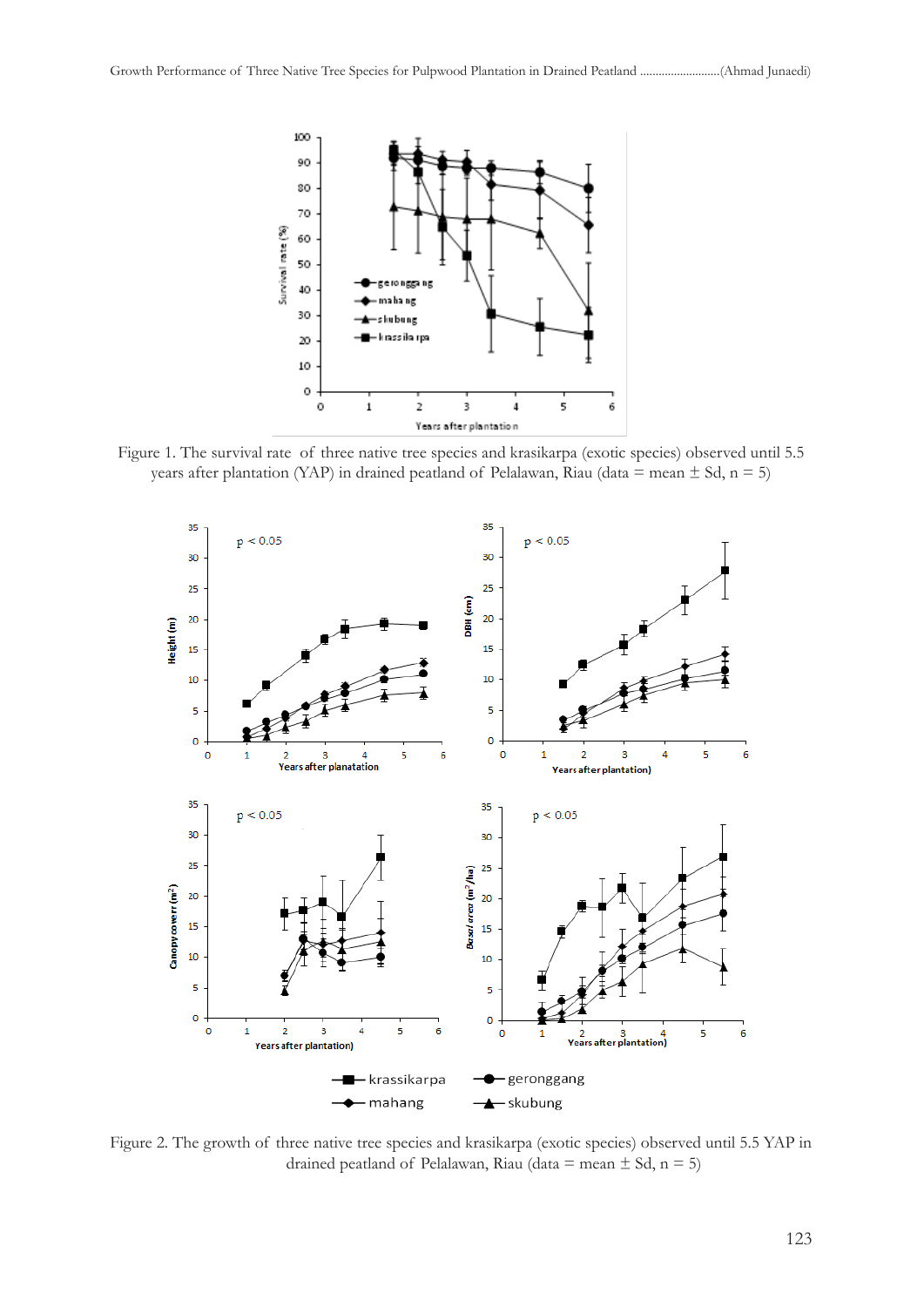

**E** krassikarpa ■ mahang **@** geronggang ■ skubung

Figure 3. The growth increment of three native tree species and krassikarpa (exotic species) observed until 5.5 YAP in drained peatland of Pelalawan, Riau (data = mean  $\pm$  Sd, n = 5).

\*)=Source: Junaedi (2016)

of krasikarpa during the observation was still significantly  $(p<0.05)$  higher than all the three native species. The growth rate of height and DBH of krasikarpa at 5.5 YAP (Ht = 3.38 m/ year and DBH =  $5.05 \text{ cm/year}$  was 1.46 and 1.95 times faster than those of the best native species which was mahang (Ht =  $2.31 \text{ m/year}$ ) and DBH = 2.59 m/year). Among the native tree species, the height of mahang at 5.5 YAP was growing 1.2 and 1.6 times faster than that of geronggang (Ht = 1.96 m/year) and skubung (Ht =  $1.42$  m/year), respectively; while for DBH it was 1.2 and 1.4 times faster than that of geronggang (DBH  $= 2.08$  cm/year) and skubung (DBH =  $1.82 \text{ cm/year}$ ), respectively.

#### **B. Yield**

In general, the best wood volume and MAI among the observed native tree species until 5.5 YAP was obtained in mahang. The wood volume (117.9 m<sup>3</sup>/ha) and its MAI (21.4 m<sup>3</sup>/ ha/year) of mahang was significantly ( $p < 005$ ) higher than that of geronggang ( $V = 72.1$  m<sup>3</sup>/ ha and MAI = 13.1  $\text{m}^3/\text{ha/year}$  and skubung  $(V = 20.9 \text{ m}^3/\text{ha}$  and MAI = 3.8 m<sup>3</sup>/ha/year) at 5.5 YAP (Figure 5). However, the wood volume of mahang was significantly lower than that of krasikarpa. The wood volume of krasikarpa

was 4.7 and 1.4 fold higher than mahang for wood per tree and stand volume, respectively (Figure 4).

This study on growth performances of three native species was focused on the purpose to obtain the candidate of native tree species to be grown on peatland of HTI-pulp. The wood in HTI-pulp in general have been harvested at 4–5 YAP (Suhartati et al., 2013). The data on growth performance and yield of the native tree species in this study was measured until 5.5 YAP, therefore, the data of this study should be sufficient to assess the feasibility of native trees for HTI-pulp. This was also supported by the curves of MAI (wood volume) and CAI (wood volume) of each species (Figure 5). The MAI and CAI curve of skubung and krasikarpa were intersected at 5 YAP and below 6 YAP for mahang and geronggang (Figure 5).

As the performance of exotic species in HTI-pulp has been declining, there were great expectations on the performance of native tree species in this study. The expectation was fulfilled by the higher survival rate of all native tree species than that of krasikarpa (exotic species). This result is in accordance with some prior studies that native tree species had better survival rate than exotic tree species (Farias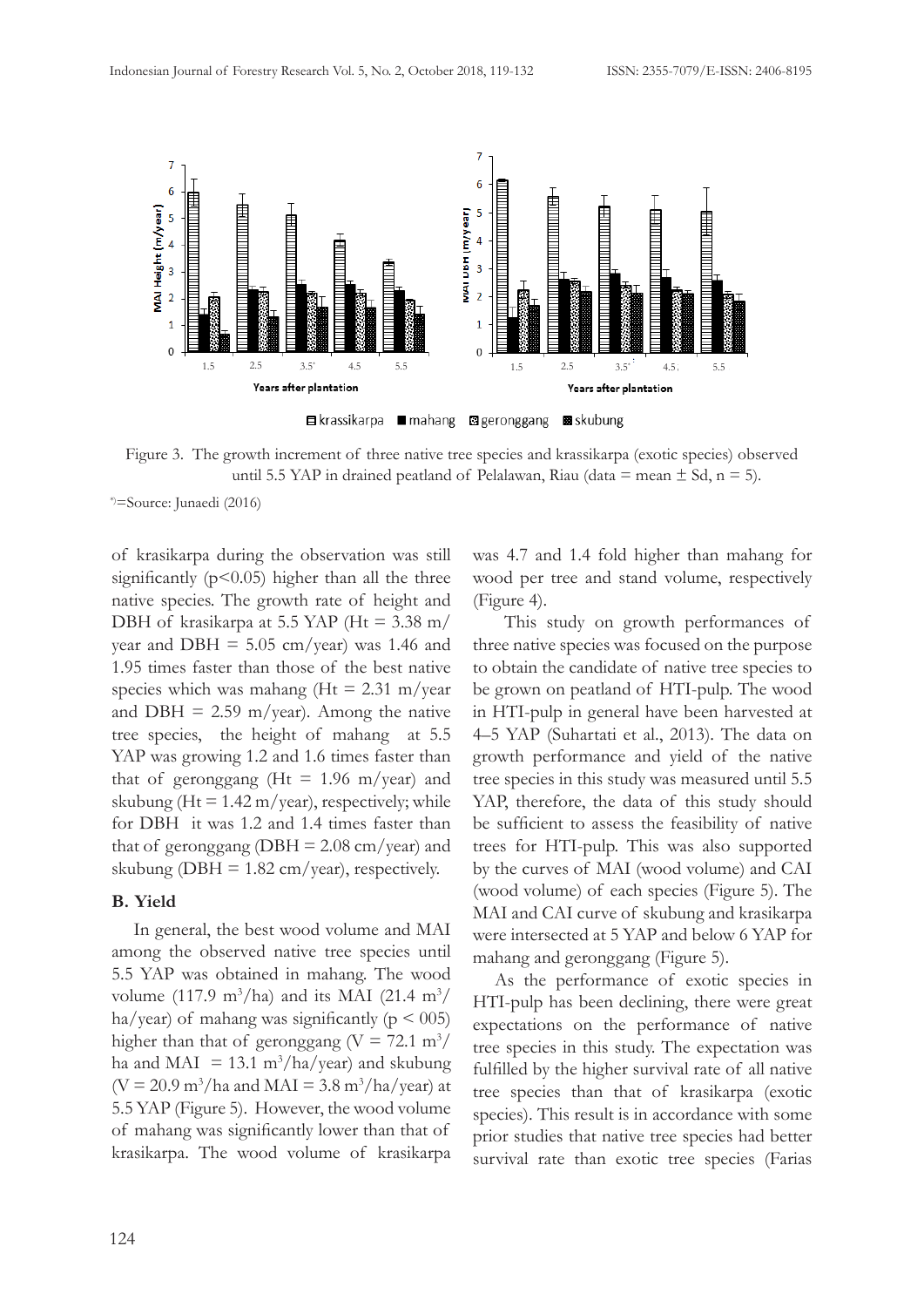

Figure 4. Wood volume  $(m^3/\text{tree and } m^3/\text{ha})$  and MAI  $(m^3/\text{ha/year})$  of three native tree species and krassikarpa (exotic species) observed until 5.5 YAP in drained peatland of Pelalawan, Riau (data = mean ± Sd,  $n = 5$ )



Figure 5. The curve of MAI (wood volume,  $m^3/ha/year$ ) and CAI (wood volume,  $m^3/ha/year$ ) of three native tree species and krassikarpa (exotic species) planted on drained peatland of Pelalawan, Riau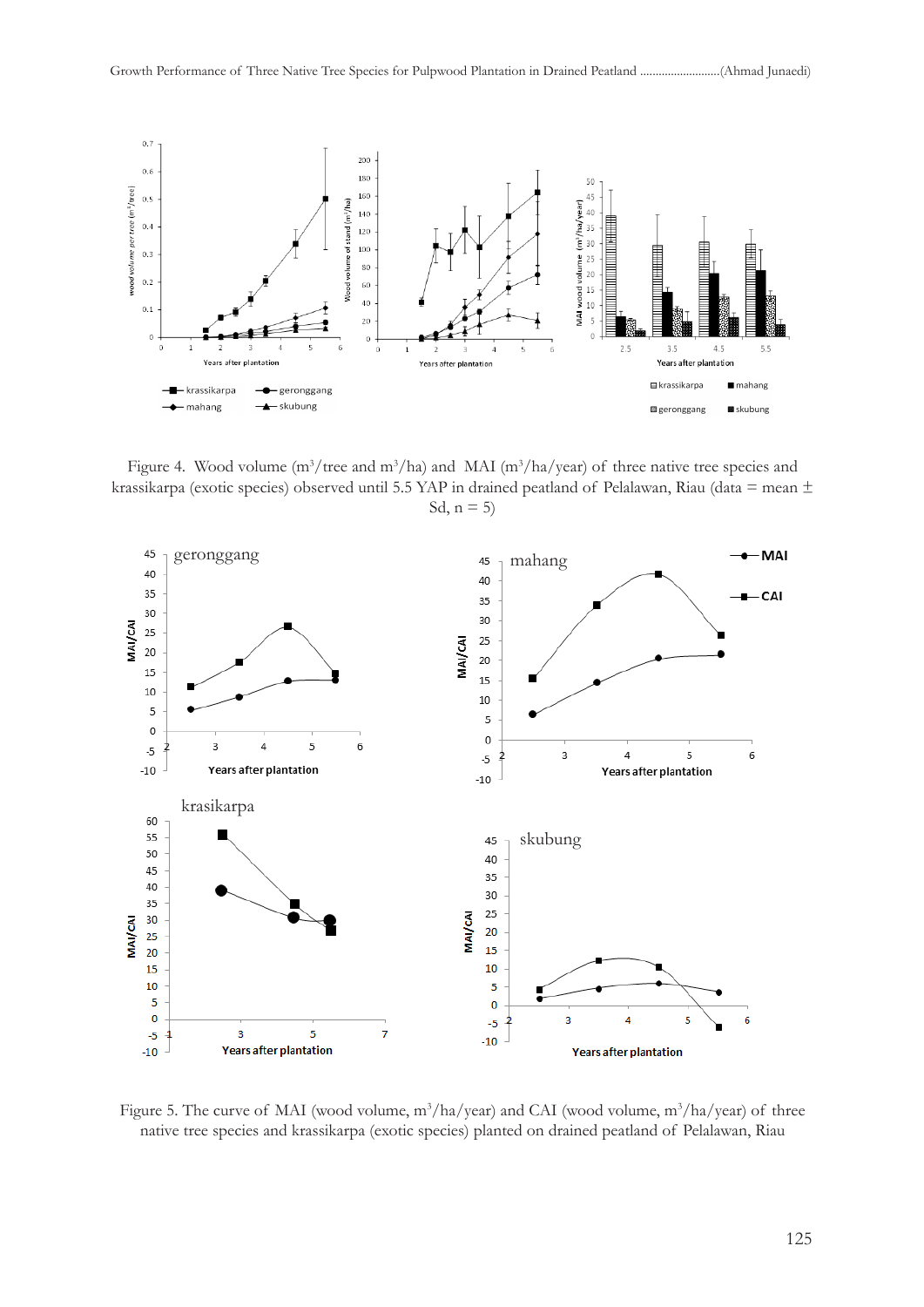

Figure 6. The symptoms of dieback on skubung and mahang planted in drained peatland of Pelalawan, Riau

et al., 2016; Lampela et al., 2017; Subiakto, Rachmat, & Sakai, 2016). Regardless, this study found that in terms of survival rate, geronggang is the most promising native tree species for HTI-pulp. This tree had the highest survival rate which was relatively stable until 5.5 YAP. This result confirmed the study of Mojiol et al. (2014) in peatland of Sabah, Malaysia, which found the best survival rate of geronggang.

The high survival rate of geronggang was presumably because this native tree was not prone to attacks of pests and diseases. In contrary, mahang and skubung suffered rather high tree mortality caused by attack of diseases, particularly at 5.5 YAP. The attack was indicated by dieback symptoms on those two native tree species that was particularly occurring in skubung with survival rate of <40% at 5.5 YAP (Figure 6). However, this study did not conduct specific observation on pests and diseases thus the exact diseases that attacked the plants yet to be identified.

Based on visible symptoms observed in the field, it was suspected that most mortality occurred in krasikarpa (exotic species) was related to pest and disease attack as well. The symptoms were visibly clearer on krasikarpa than on the native species (Figure 8). This indicated the higher susceptibility of the exotic species (krasikarpa) to pest and disease attack than those of the native tree species. The result was similar with other studies in which several species were more severely prone to pest and disease attack when they were planted outside their natural range, such as in *Acacia* spp., *Eucalyptus* spp., and poplar (Herath et al., 2016; Wingfield, 2003).

Although the study did not carried out specific analysis to identify the disease, but the signs and symptoms observed in the field indicated that the mortality of krasikarpa may strongly be related to attacks of *Ganoderma*  sp., *Ceratocystis* sp. and termite (Figure 7). The signs of *Ganoderma* sp. and termite attacks were evidently observed in the field, while *Ceratocystis* sp. attack was assumed based on the symptoms e.g. lesion and the discoloration around the bark, xylem and cambium (de Beer, Duong, Barnes, Wingfield, & Wingfield, 2014; Rahayu, Nurjanto, & Pratama, 2015; Tarigan et al., 2011) (Figure 7). Several studies were also reported the attacks of *Ganoderma* sp., *Ceratotocystis* sp. and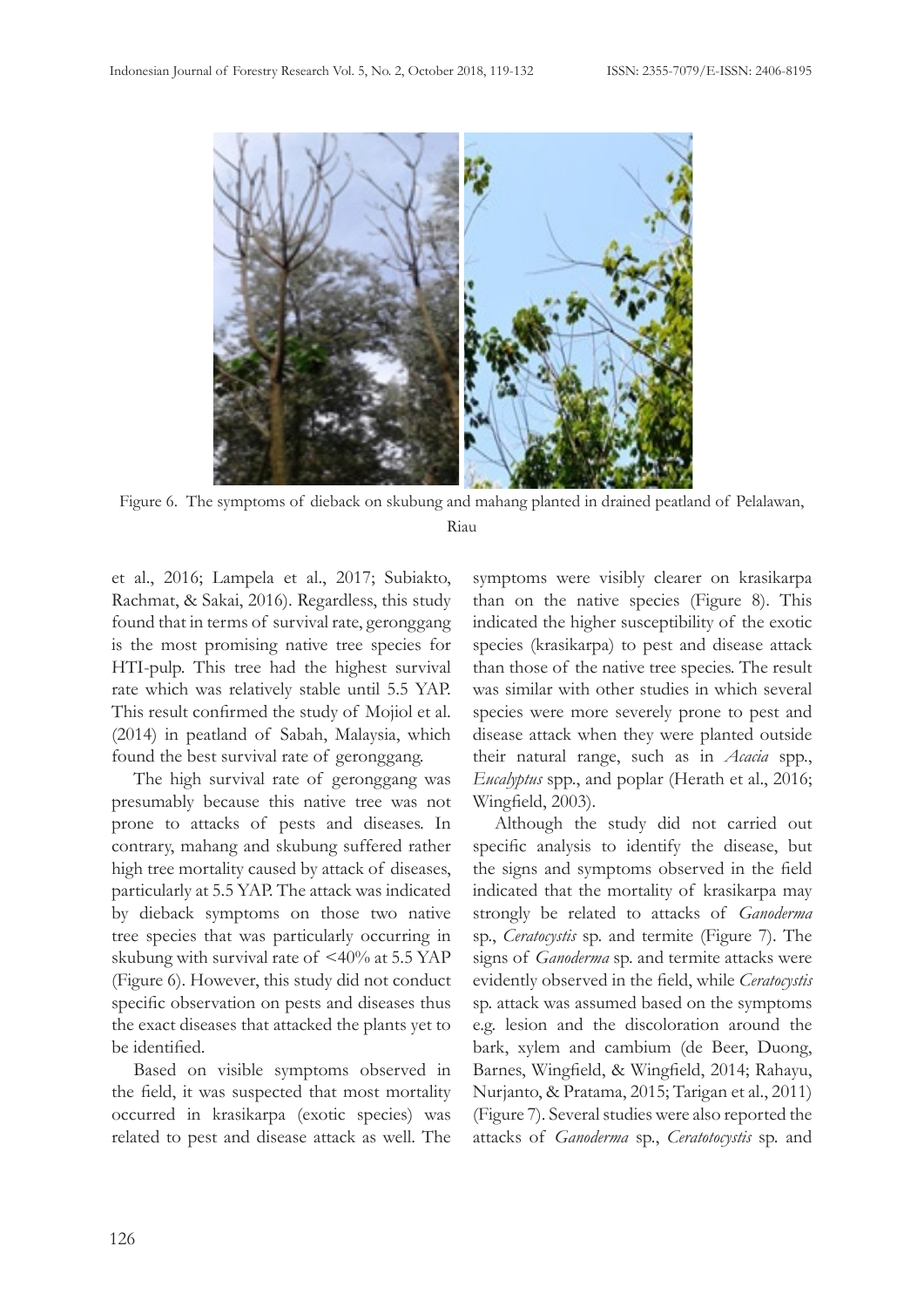

Figure 7. The signs and symptoms of pests and diseases attacks on krasikarpa in drained peatland of Pelalawan, Riau

Remarks:  $a =$  The body of presumed *Ganoderma* sp.,  $b =$  termites,  $c =$  discoloration,  $d =$  lesion

termite on acacias around the world (Francis et al., 2014; Haggar, Briscoe, & Butterfield, 1998; Tarigan et al., 2011).

However, in term of survivorship of the native tree species is better than that of krasikarpa was not followed by equally better growth and yield performance. The growth and yield of krasikarpa was superior to those of the tested native tree species. Yet, the growth comparison between the natives and the exotic was actually rather unjust considering the krasikarpa used in this study was developed from tree improvement program while the natives were from wildling/unimproved seedlings. Comparison on growth and yield of the natives with those of the supposedly unimproved krasikarpa demonstrated less gap of growth between the two tested objects. The height and DBH increment of the supposedly unimproved krasikarpa were 2.8 m/year and 3 cm/year at 1.6 YAP (Cole, Yost, Kablan, & Olsen, 1996), which were not ominously different from those of mahang and geronggang in this study (Figure 3).

The growth performance displayed by mahang and geronggang qualifies them as fast growing species. Growth of other native tree species were reported by several previous studies (Table 1) as comparison to those two tested species. Therefore, this study is then promoting mahang and geronggang as the candidates of native tree species to be grown in peatland of HTI-pulp, but tree improvement program to enhance the growth quality of the seedlings is a prerequisite. For instance, tree improvement program had been successful to improve the yield of *Eucalyptus* spp. in Brazil from 10–17 m<sup>3</sup> /ha/year to 25–70 m3 /ha/year (Gonçalves et al., 2013; Leksono, 2016). It is highly possible to achieve the same success result as of eucalyptus in Brazil with geronggang and mahang in peatland that without tree improvement the yield of geronggang and mahang reached 13.1 m<sup>3</sup> /ha/year and 21.4 m3 /ha/year, respectively (Figure 6).

Geronggang as a matter of fact has more potential than mahang for peatland HTI-pulp. Geronggang displayed the best and more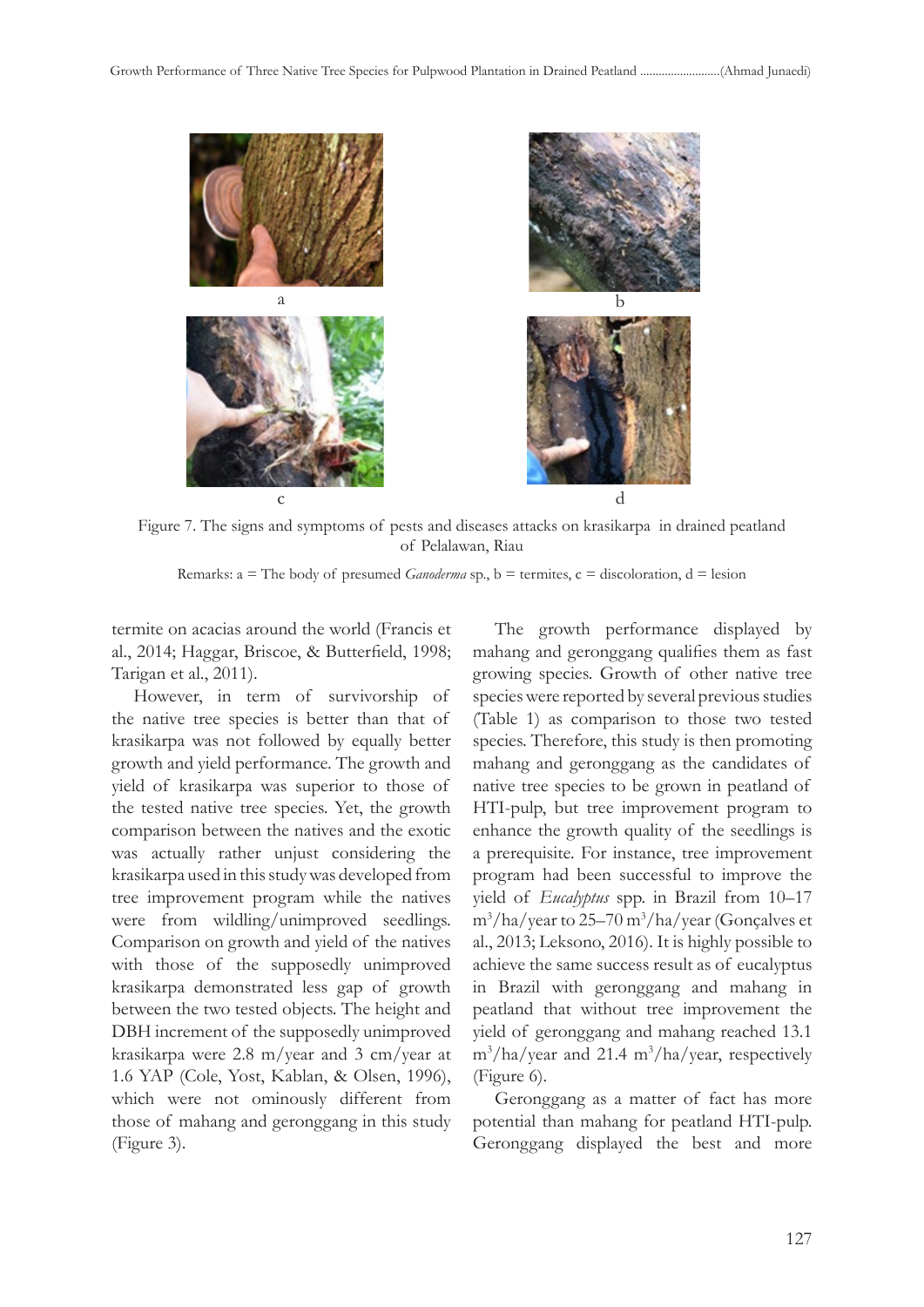| No. | Species               | Height growth<br>(m/year) | DBH growth<br>(cm/year)  | Locations                | References                                    |
|-----|-----------------------|---------------------------|--------------------------|--------------------------|-----------------------------------------------|
| 1.  | Shorea balangeran     | $0.23 - 1.62$             | $0.78 - 2.41$            |                          | Hilwan, Setiadi, &                            |
| 2.  | Parashorea smythiesii | $0.49 - 2.40$             | $0.87 - 3.97$            | Kalimantan<br>(Peatland) | Rachman, (2013)<br>& Lampela et al.<br>(2017) |
| 3.  | Shorea leprosula      | 0.9                       | 1.4                      | Riau, Indonesia          | Subiakto et al. (2016)                        |
|     |                       |                           |                          | (Peatland)               |                                               |
| 4.  | Dacryodes rostrata    | 0.12                      |                          |                          |                                               |
| 5.  | Sterculia sp.         | 0.1                       |                          | Kalimantan,              |                                               |
| 6.  | Terminalia microcarpa | 1.18                      | 1.42                     | Indonesia (Peatland)     | Lampela et al. (2017)                         |
| 7.  | Ochroma pyramidae     | 0.42                      | 1.92                     | Mexico (Dryland)         | Da nobeytia et al.<br>(2015)                  |
| 8.  | Alnus acuminiata      | 0.95                      | 1.81                     | Columbia (Dryland)       | Bare & Ashton<br>(2015)                       |
| 9.  | Alstonia scholaris    | 0.6                       | ÷                        | Kalimantan,              | Mawazin & Susilo                              |
|     |                       |                           |                          | Indonesia (Dryland)      | (2016)                                        |
| 10. | Khaya anthotecha      | 1.22                      | $\overline{\phantom{a}}$ | Tanzania (Dryland)       | Muiambo (2016)                                |
| 11. | Artocarpus hispidus   | 1.3                       | 3.2                      |                          | Yamada, Watanabe,                             |
| 12. | Artocarpus altilis    | 2.3                       | 2.3                      | Malaysia (Dryland)       | Okuda, Sugimoto, &<br>Azlin (2016)            |

Table 1. The growth performances of several native tree species planted around tropical area

stable survivorship and it was also not prone to pest and disease thus good productivity and sustainability of HTI-pulp can be expected. In addition, cultivation activity in peatland is regulated by the Government of Indonesia and it declares that only peatland with a water table depth of <40 cm below the surface is permitted for plant cultivation (Indonesian Republic, 2016). Although the depth of water table in the study site is not always below 40 cm, but it occasionally could reach 20 cm below the surface especially in wet season (Husnain et al., 2014) and geronggang could survive at that level of water table although further research on this matter is required. Therefore, the higher and more stable survivorship of geronggang, as well as its possible ability to adjust to lower water table, has made this species a better candidate for peatland HTI-pulp than other tested native trees. Moreover, the wood consumption of geronggang  $(4.83 \text{ m}^3 \text{ wood}/$ ton pulp) for pulp production is lower than that of mahang (6.49 m<sup>3</sup> wood/ton pulp) (Aprianis, 2016). It indicates a lower cost for geronggang

than that for mahang on wood transportation from forest to factory and also pulp processing.

Skubung showed the poorest survivorship and growth among the tested species. However, other study noted the promising growth of skubung that was planted in dry land (ultisol), with height and DBH increments of 1.9–3 m/year and 2.2–3.8 cm/year, respectively (Amirta et al., 2016; Susanto et al., 2017). It was reported that skubung naturally can be found not only in peatland but also in dry land (Lim et al., 2014; Raphael, Yan, Yap, & Tan, 2015; Suhartati et al., 2012). Therefore, skubung is more recommended to be planted in dry land than peatland.

#### **IV. CONCLUSION**

This study increased the availability of species-specific information on the suitability of three native tree species [mahang (*Macaranga pruinosa)*, skubung (*Macaranga gigantea)* and geronggang (*Cratoxylum arborescens*)] to be grown in pulpwood plantation in peatland; regarding the survival, growth and yield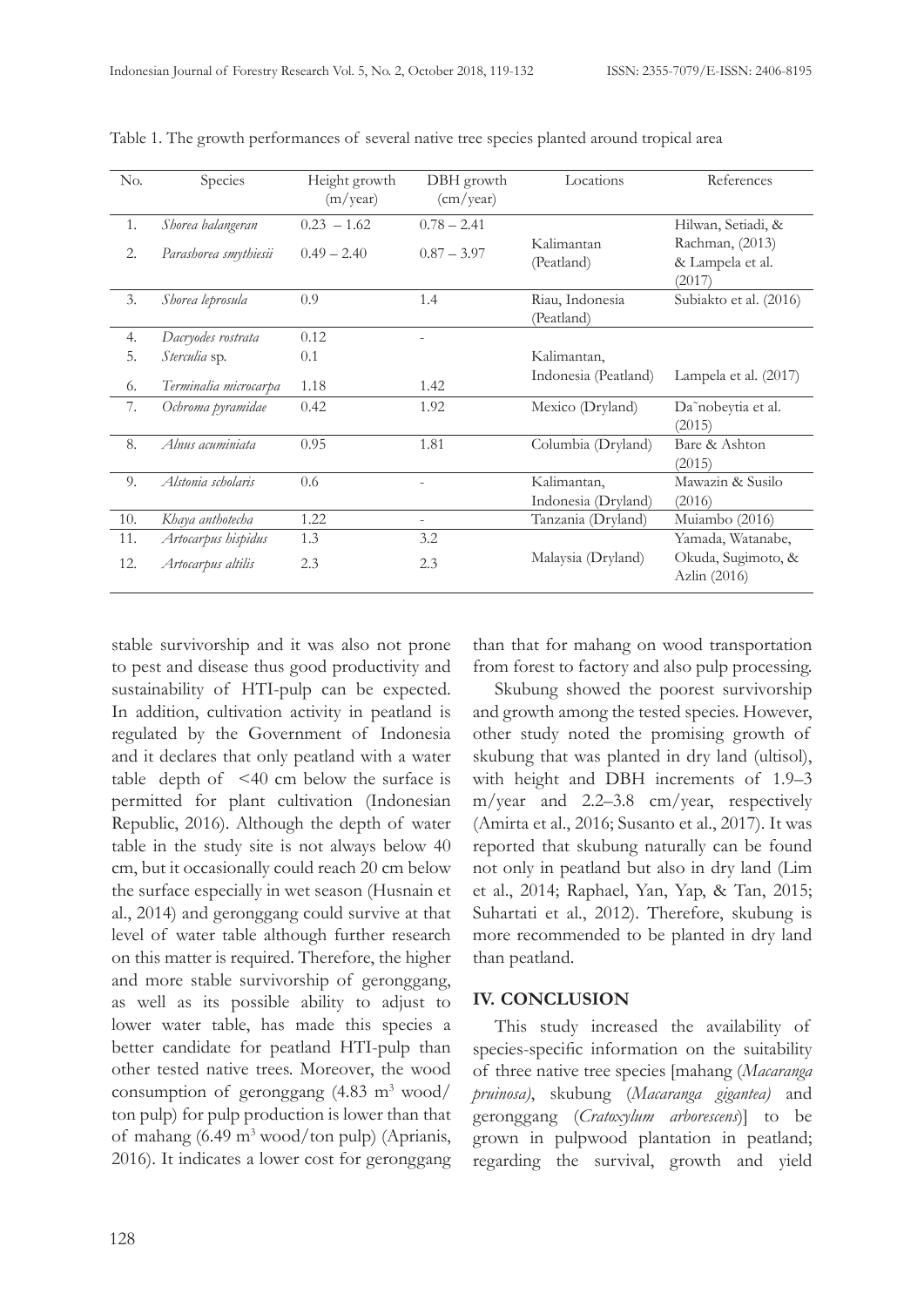performances. In the selection of the three native tree species for that purpose, the study also included other aspects into consideration such as the volume of wood consumption in pulp manufacturing, the government regulation and the pulpwood plantation sustainability. Based on the study results, the promising native species were mahang and geronggang, Nonetheless, the promising performances has not made mahang and geronggang feasible to be directly developed in real plantation. The growth performance of those two natives were still lower than that of krasikarpa, therefore, tree improvement program in order to optimize growth and yield performances of mahang and geronggang is strongly recommended prior the development of those native trees as pulpwood plantations in peatland HTI-Pulp.

#### **ACKNOWLEDGEMENT**

Valuable technical assistance provided by Sunarto and Arifin B. Siswanto is gratefully recognized. The author heartily appreciates the effort of Eka Novriyanti, PhD for her revision of the author's English. The author also appreciates and thanks the land owner of the research site for providing the land for experimental plot. Further, the author also thanks the researchers and technical assistants of Research and Development Division of PT. Riau Andalan Pulp and Paper.

#### **REFERENCES**

- Aisah, S. S., Yusop, Z., Noguchi, S., & Abd Rahman, K. (2012). Rainfall partitioning in a young *Hopea odorata* plantation. *Journal of Tropical Forest Science*, *24*(2), 147–161.
- Amirta, R., Mukhdlor, A., Mujiasih, D., Septia, E., Supriadi, & Susanto, D. (2016). Suitability and availability analysis of tropical forest wood species for ethanol production : A case study in East Kalimantan. *Biodiversitas*, *17*(2), 544– 552. doi:10.13057/biodiv/d170222.
- Aprianis, Y. (2016). The opportunity of some alternative wood for pulp. In A. Hidayat,

Sudarmalik, E. Novriyanti, H. H. Rachmat, & A. Wahyudi (Eds.), *The Proceeding of Research Finding: Opputunities and Challanges of The Development of Environment and Forestry in Riau* (pp. 1 - 12). Kuok: Balai Penelitian dan Pengembangan Teknologi Serat Tanaman Hutan.

- Astiani, D., Burhanuddin, Curran, L. M., Mujiman, & Salim, R. (2017). Effect of drainage ditches on water table level, soil conditions and tree growth of degraded peatland forest in West Kalimantan. *Indonesian Journal of Forestry Research*, *4*(1), 15–25. doi:10.20886/ ijfr.2017.4.1.15-25.
- Banjarbaru Research Institute, & Graham, L. L. B. (2014). *Tropical peat swamp forest silviculture in Central Kalimantan. A series of five research papers. Banjarbaru*. Retrieved from http://www.fordamof.org/files/7.\_Tropical\_Peat\_Swamp\_ Forest\_Silviculture\_in\_CK\_Reports\_S6.pdf on 23 April 2018.
- Bare, M. C., & Ashton, M. S. (2015). Growth of native tree species planted in montane reforestation projects in the Colombian andEcuadorian Andes differs among site and species. *New Forests*, 47 (3), 333–355. doi:10.1007/s11056- 0159519-z.
- Blackham, G. V, Webb, E. L., & Corlett, R. T. (2014). Forest Ecology and Management Natural regeneration in a degraded tropical peatland , Central Kalimantan, Indonesia : Implications for forest restoration. *Forest Ecology and Management*, *324*, 8–15. doi:10.1016/j. foreco.2014.03.041.
- Cole, T. G., Yost, R. S., Kablan, R., & Olsen, T. (1996). Growth potential of twelve Acacia species on acid soils in Hawaii. *Forest Ecology and Management*, *80* (1-3), 175–186..
- Da˜nobeytia, F. R., Huayllani, M., Michi, A., Ibarra, F., Loayza-Muro, R., Vazquez, T., … Garcia, M. (2015). Reforestation with four native tree species after abandoned gold mining in the Peruvian Amazon. *Ecological Engineering*, *85*, 39–46. doi:10.1016/j.ecoleng.2015.09.075
- de Beer, Z. . ., Duong, T. . ., Barnes, I., Wingfield, B. D., & Wingfield, M. J. (2014). Redefining Ceratocystis and Allied Genera, *79*, 187–219. doi:10.1016/j.simyco.2014.10.001
- Dong, T. L., Beadle, C. L., Doyle, R., & Worledge, D. (2014). Site conditions for regeneration of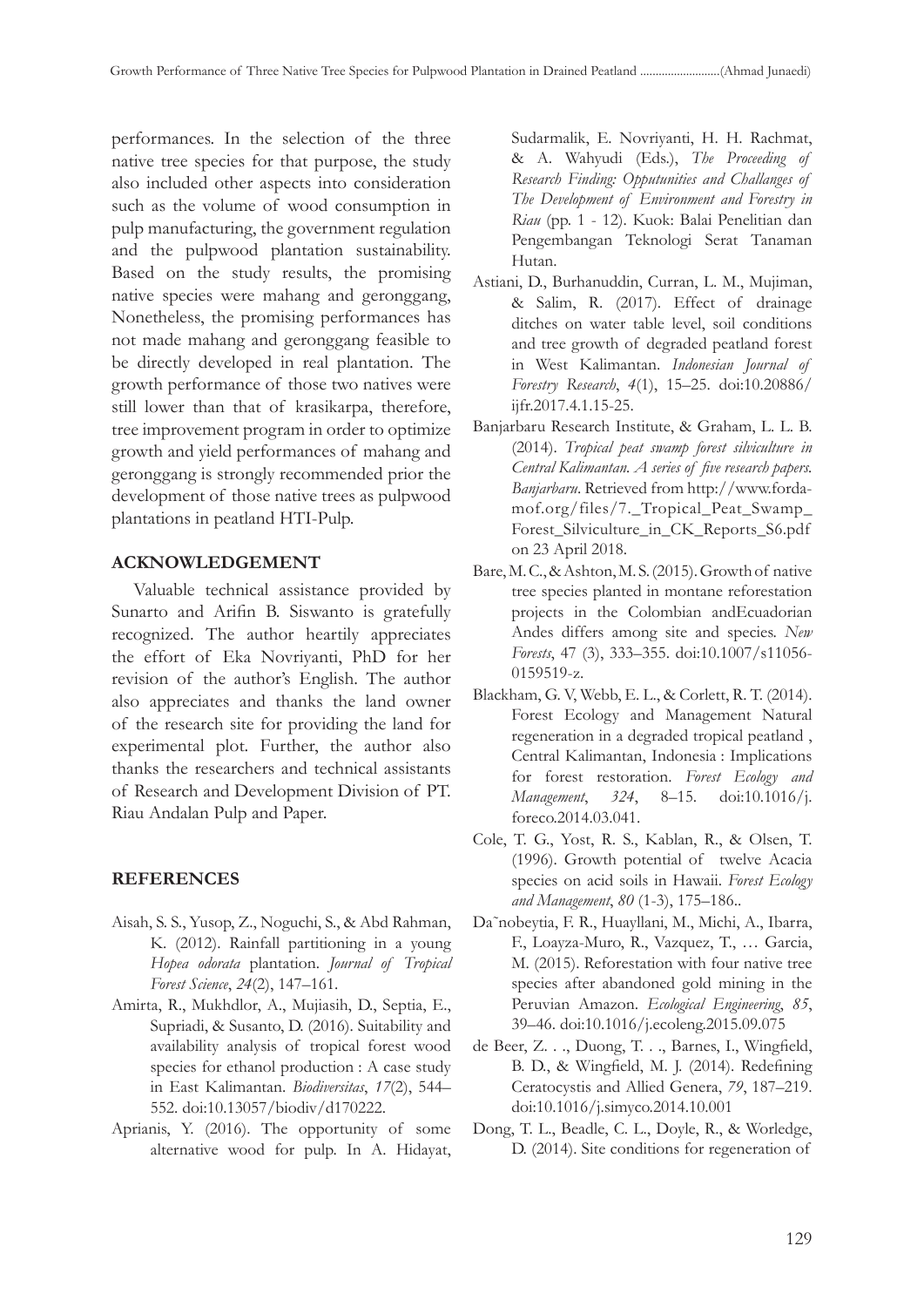*Hopea odorata* in natural evergreen dipterocarp forest in Southern Vietnam. *Journal of Tropical Forest Science*, *26*(4), 532–542.

- Farias, J. De, Schwantes, B., Carvalho, L. De, Silva, R., André, F., Ribeiro, F., … Marimon-junior, B. H. (2016). Forest ecology and management survival and growth of native *Tachigali vulgaris* and exotic *Eucalyptus urophylla* and *Eucalyptus grandis* trees in degraded soils with biochar amendment in Southern Amazonia. *Forest Ecology and Management*, *368*, 173–182. doi:10.1016/j.foreco.2016.03.022.
- Francis, A., Beadle, C., Glen, M., Mohammed, C., Beadle, C., Puspitasari, D., … Mardai, U. (2014). Disease progression in plantations of *Acacia mangium* affected by red root rot (*Ganoderma philippii*). *Forest Pathology*, *44*(6), 447–459. doi:10.1111/efp.12141.
- Gonçalves, J. L. M., Alvares, C. A., Higa, A. R., Silva, L. D., Alfenas, A. C., Stahl, J., … Epron, D. (2013). Integrating genetic and silvicultural strategies to minimize abiotic and biotic constraints in Brazilian eucalypt plantations. *Forest Ecology and Management*, *301*, 6–27. doi:10.1016/j.foreco.2012.12.030.
- Haggar, J. P., Briscoe, C. B., & Butterfield, R. P. (1998). Native species: A resource for the diversification of forestry production in the lowland humid tropics. *Forest Ecology and Management*, *106* ( 2–3), 195-203.
- Herath, P., Beauseigle, S., Dhillon, B., Ojeda, D. I., Bilodeau, G., Isabel, N., … Feau, N. (2016). Anthropogenic signature in the incidence and distribution of an emerging pathogen of poplars. *Biological Invasions*, *18*(4), 1147–1161. doi:10.1007/s10530-015-1051-8.
- Hilwan, I., Setiadi, Y., & Rachman, H. (2013). Evaluation of some Dipterocarp species in revegetation areas of PT. Kitadin, East Kalimantan. *Jurnal Silvikultur Tropika*, *4*(2), 108–112.
- Husnain, Sipahutar, I.A., Agus, F., Wiodyanto, H & Nurhayati. (2017).  $CO<sub>2</sub>$  emissions from tropical affected by fertilization. *Journal of Tropical Soils*, *22*(1), 1 – 9.
- Husnain, H., Wigena, I. G. P., Dariah, A., Marwanto, S., Setyanto, P., & Agus, F. (2014).  $\mathrm{CO}_2$  emissions from tropical drained peat in Sumatera, Indonesia. *Mitigation & Adaptation Strategies for Global Change*, *19*(6), 845-862. doi:10.1007/s11027-014-9550-y.
- Indonesian Goverment. (2016). The Goverment Regulation about the protection and management of peatland ecosystem, Pub. L. No. No. 57 (2016). Indonesian Republic. Retrieved from http://peraturan.go.id/pp/ nomor-57-tahun-2016.html.
- Junaedi, A. (2018). Growth of *Anthocephalus cadamba*  Miq. in marginal land ultisol soil in Riau. *Jurnal Pemuliaan Tanaman Hutan*, *12*(1), 51 - 63.
- Junaedi, A. (2016). The potency of three native tree species to be planted in peatland of Riau. In A. Hidayat, Sudarmalik, E. Novriyanti, H. H. Rachmat, & A. Wahyudi (Ed.), *Proceeding of Research Finding : Opputunities and Challanges of The Development of Environment and Forestry in Riau* (pp. 1-12). Kuok: Balai Penelitian dan Pengembangan Teknologi Serat Tanaman Hutan.
- Kawaletz, H., Molder, I., Zerbe, S., Annighofer, P., Terwei, A., & Ammer, C. (2013). Exotic tree seedlings are much more competitive than natives but show underyielding when growing together. *Journal of Plant Ecoogy*, *6*(4), 305–315. doi:10.1093/jpe/rts044.
- Lampela, M., Jauhiainen, J., Sarkkola, S., & Vasander, H. (2017). Promising native tree species for reforestation of degraded tropical peatlands. *Forest Ecology and Management*, *394*, 52–63. doi:10.1016/j.foreco.2016.12.004.
- Leksono, B. (2016). The repetitive selection in tropical tree species for self-provide of improved seedling. Bogor: FORDIA. Retrieved from https://www.researchgate.net/profile/ Budi\_Leksono/publication/308030856\_ Seleksi\_Berulang\_Pada\_Spesies\_Tanaman\_ Hutan\_Tropis\_Untuk\_Kemandirian\_Benih\_ Unggul/links/57d79ef608ae6399a395b2bf/ Seleksi-Berulang-Pada-Spesies-Tanaman-Hutan-Tropis-Untuk-Kemandirian-B. on 23 March 2018
- Lim, T.Y., Lim, Y.Y., & Yule, C.M.(2014). Bioactivity of leaves of Macaranga species in tropical peat swamp and non-peat swamp environments. *Journal of Tropical Forest Science*, *26*(1), 134–141.
- Masota, A. M., Zahabu, Malimbwi, R. E., Bollandsås O. M., & Eid, T. H. (2014). Volume models for single trees in Tropical rainforests in Tanzania. *Journal of Energy and Natural Resources*, *3*(5), 66-76. doi:10.11648/j.jenr.20140305.12.
- Mawazin, & Susilo, A. (2016). The growth of planted pulai (*Alstonia scholaris*) on ex-coal mine land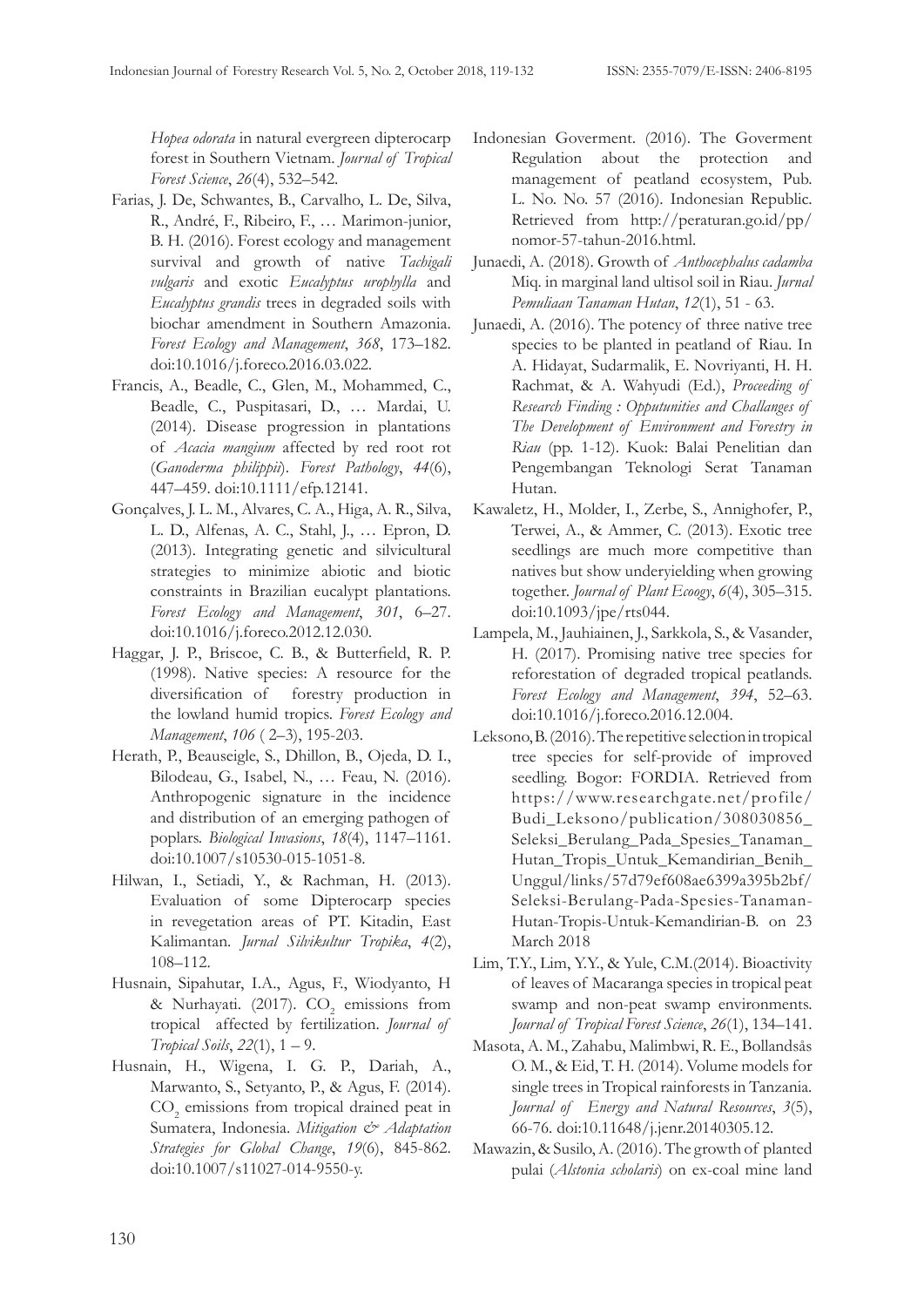in East Kalimantan. *Prosiding Seminar Nasional Masyarakat Biodiversiti Indonesia*, *2*(2), 237–242. doi:10.13057/psnmbi/m020220.

- May, N.L. (2016). Growth of endemic and exotic tree species for forest and land rehabilitation in Manokwari District. *Proceeding of National Workshop : "Enviromental conservation and disaster mitigation"* (pp. 458 - 462). Pekanbaru : Riau University.
- Ministry of Environment and Forestry. (2016). *The statistics of Ministry of Environment and Forestry 2015*. Jakarta.
- Ministry of Industy. (2016). The repubic of Indonesia is the number six of paper producer of the world. *Pikiran Rakyat*.
- Mojiol, A. R., Wahyudi, & Nasly, N. (2014). Growth performance of three indigenous tree species (*Cratoxylum arborescens* Vahl. Blume, *Alstonia spathulata* Blume, and *Stemonurus scorpioides* Becc.) planted at burned area in Klias Peat Swamp Forest, Beaufort, Sabah, Malaysia. *Journal of Wetland Environmental Management*, *2*(1), 66–78.
- Muiambo, A. M. (2016). *Growth and productivity of some selected indigenous tree species in monoculture in Monogoro-Tanzania*. (Thesis) Sokoine University of Agriculture.
- Nath, C. D., Schroth, G., & Burslem, D. F. R. P. (2016). Why do farmers plant more exotic than native trees ? A case study from the Western Ghats, India. *Agriculture, Ecosystems and Environment*, *230*, 315–328. doi:10.1016/j. agee.2016.05.013.
- Nurcan, Refdanil, Sribudiani, E., & Sudarmalik. (2014). Selling price of Acacia log analysis by approaching the production cost of plantation forest. *Jurnal Analisis Kebijakan Kehutanan*, *1*(1), 1–13.
- Nurulita, Y., Adetutu, E. M., Gunawan, H., Zul, D., & Ball, A. S. (2016). Agriculture , Ecosystems and environment restoration of tropical peat soils: The application of soil microbiology for monitoring the success of the restoration process. *Agriculture, Ecosystems and Environment*, *216*, 293–303. doi:10.1016/j. agee.2015.09.031.
- Onefeli, A. O., & Adesoye, P. O. (2014). Early Growth assessment of selected exotic and indigenous tree species in Nigeria. *South-East European Forestry*, *5*(1), 45–51.
- Rahayu, S., Nurjanto, H. H., & Pratama, R. . (2015). The characteristics of *Cerocysris* sp. as the agent of stem rot disease in *Acacia decurens* and its diseases status in National Park of Gunung Merapi, Yogyakarta. *Jurnal Ilmu Kehutanan*, *9*(2), 94–104.
- Raphael, M. B., Yan, K., Yap, V. B., & Tan, H. T. W. (2015). Comparing germination success and seedling traits between exotic and native pioneers : *Cecropia pachystachya* versus *Macaranga gigantea*. *Plant Ecology*, *216*, 1019– 1027. doi:10.1007/s11258-015-0486-4.
- Rimbawanto, A. (2014). Managing root rot diseases in *Acacia mangium*. In Seminar Nasional. Yogyakarta. Retrieved from http://www. forda-mof.org/files/Mengelola\_Penyakit\_ Busuk Akar - Anto R.pdf. on 16 March 2018.
- Rotinsulu, J. M., Indrayanti, L., & Sampang. (2016). Effects of inundation depth on growth of 14 plant species on peatland in Pulang Pisau Regency. *Tropical Weatland Journal*, *2*(2), 1–9.
- Subiakto, A., Rachmat, H. H., & Sakai, C. (2016). Choosing native tree species for establishing man-made forest: A new perspective for sustainable forest management in changing world. *Biodiversitas*, *17*(2), 620–625. doi:10.13057/biodiv/d170233.
- Suhartati, Rahmayanti, S., Junaedi, A., & Nurrohman, E. (2012). *Distrubution and site requirements of several alternative pulpwood species in Riau*. In N. Mindawati, P. Pamoengkas, & U. Sitisna (Eds.) (I). Jakarta: Badan Litbang Kehutanan.
- Suhartati, Rahmayanto, Y., & Daeng, Y. (2014). The reducing of acacia rotation impact to sustainability of productivity, ecology and social aspect. *Info Teknis Eboni*, *11*(2), 103–116.
- Susanto, D. W. I., Hayatudin, Setiawan, A., Purnomo, H., Ruhiyat, D., & Amirta, R. (2017). Characterizing nutrient status and growth of *Macaranga gigantea* in tropical rainforest gaps after selective logging in East Kalimantan, Indonesia. *Biodiversitas*, *18*(3), 996–1003. doi:10.13057/biodiv/d180318.
- Tarigan, M., Roux, J., Wyk, M. Van, Tjahjono, B., & Wingfield, M. J. (2011). A new wilt and dieback disease of *Acacia mangium* associated with *Ceratocystis manginecans* and *C. acaciivora* sp. in Indonesia. *South African Journal of Botany*, *77*(2), 292–304. doi:10.1016/j.sajb.2010.08.006.